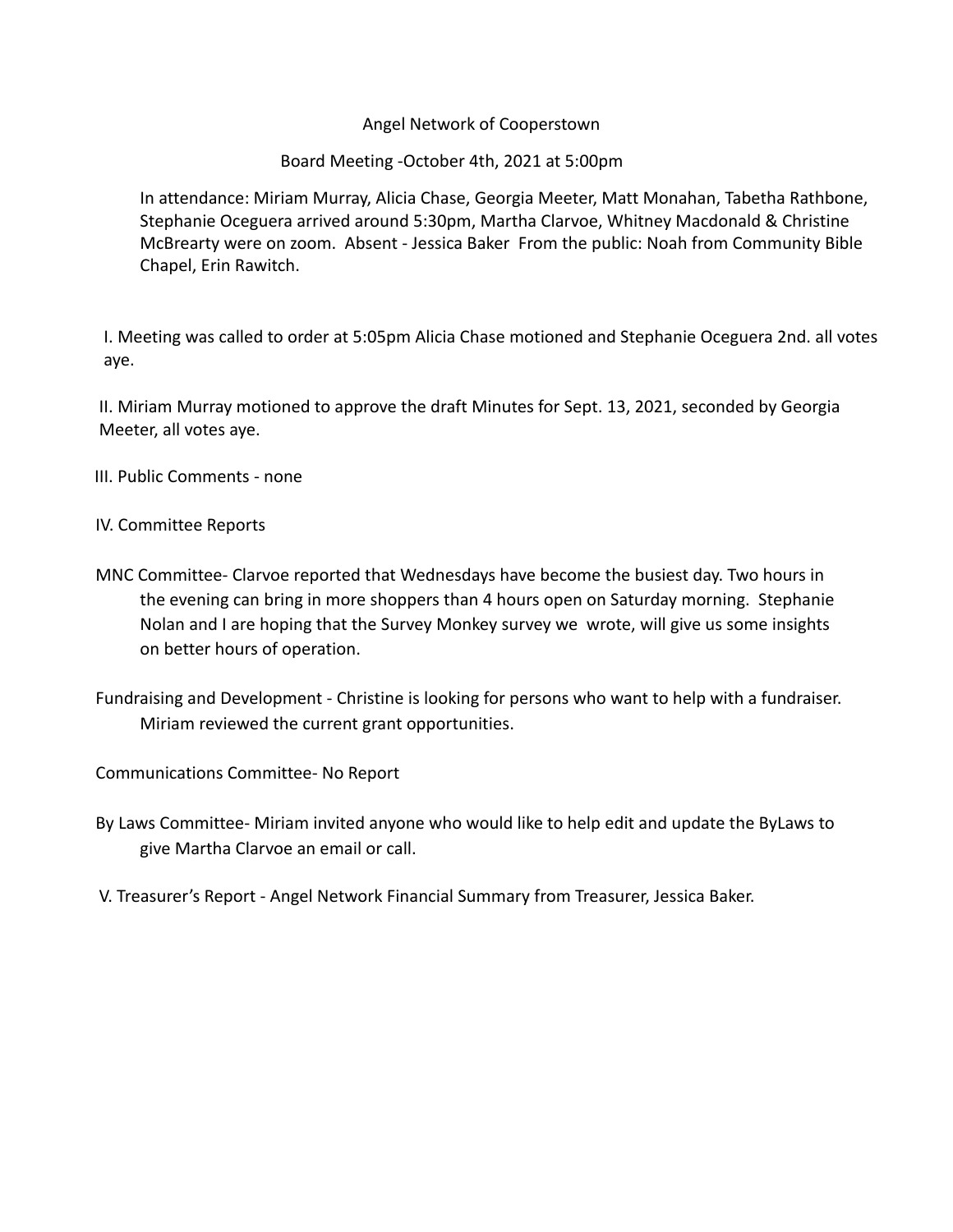# **7/1/21-9/30/21 - Operating Budget for Angel Network**

## **General Fund**

|             | \$55,919.77 |
|-------------|-------------|
|             |             |
| \$5,258.81  |             |
| \$5,000.00  |             |
| \$1,000.00  |             |
|             |             |
|             | \$11,258.81 |
|             |             |
|             |             |
| \$300.00    |             |
| \$459.20    |             |
| \$17,037.50 |             |
| \$1,490.15  |             |
|             | \$19,286.85 |
|             |             |

# **Ending Balance \$47,891.73**

This operating budget was created for the Otsego County Community Foundation application for funds. This document will be added to the AN Board Binder under Financial Statements.

## VI. Requests Committee -

a. Family requested assistance for help covering their \$300 propane bill for hot water, dryer, and cooking stove. The propane is not used for heat. This family checked into the county Home Energy Assistance Program (HEAP), to see if this would cover their propane bill. HEAP covers primary heating source and HEAP does not start until late November. Family does not qualify for temporary assistance.